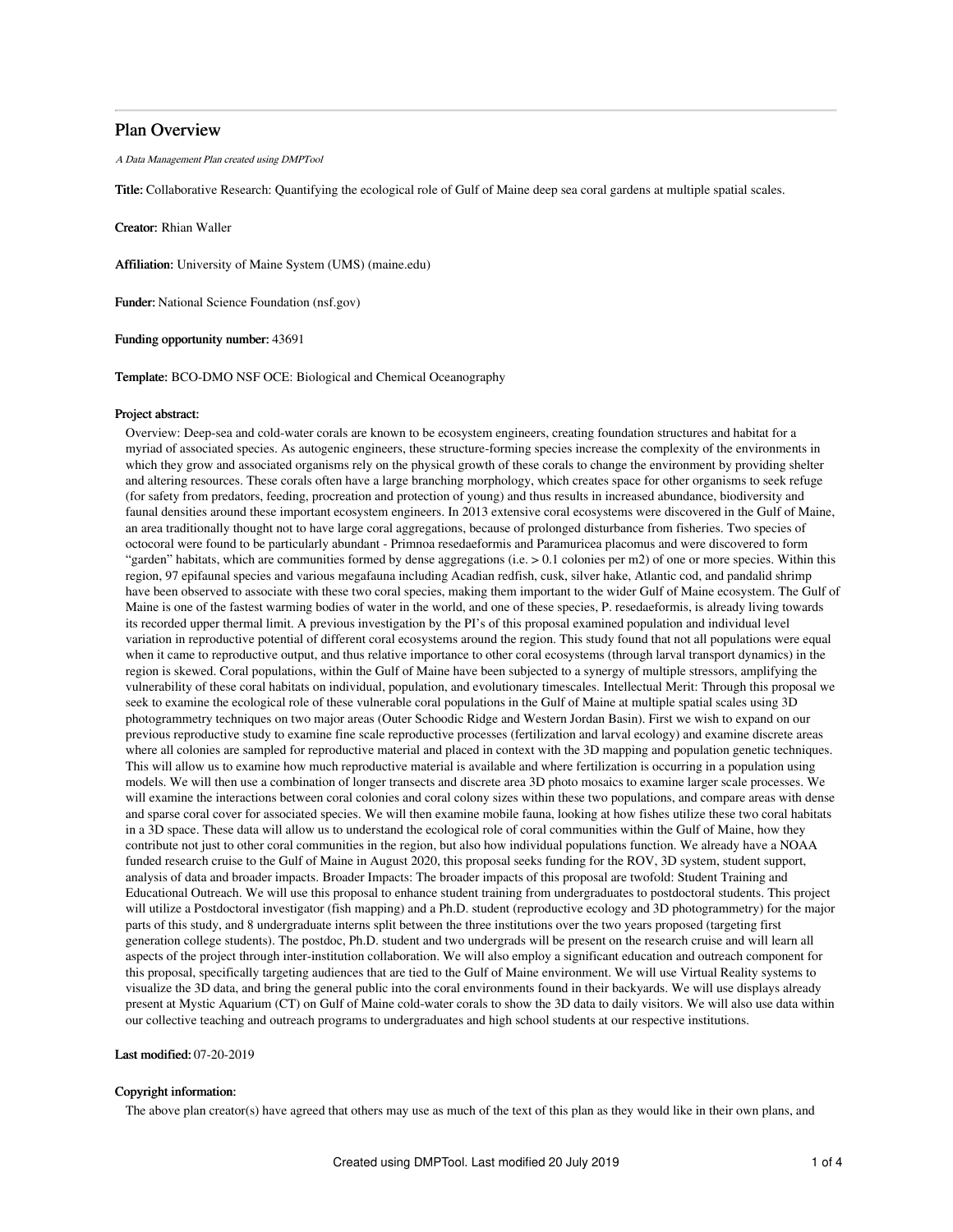customize it as necessary. You do not need to credit the creator(s) as the source of the language used, but using any of the plan's text does not imply that the creator(s) endorse, or have any relationship to, your project or proposal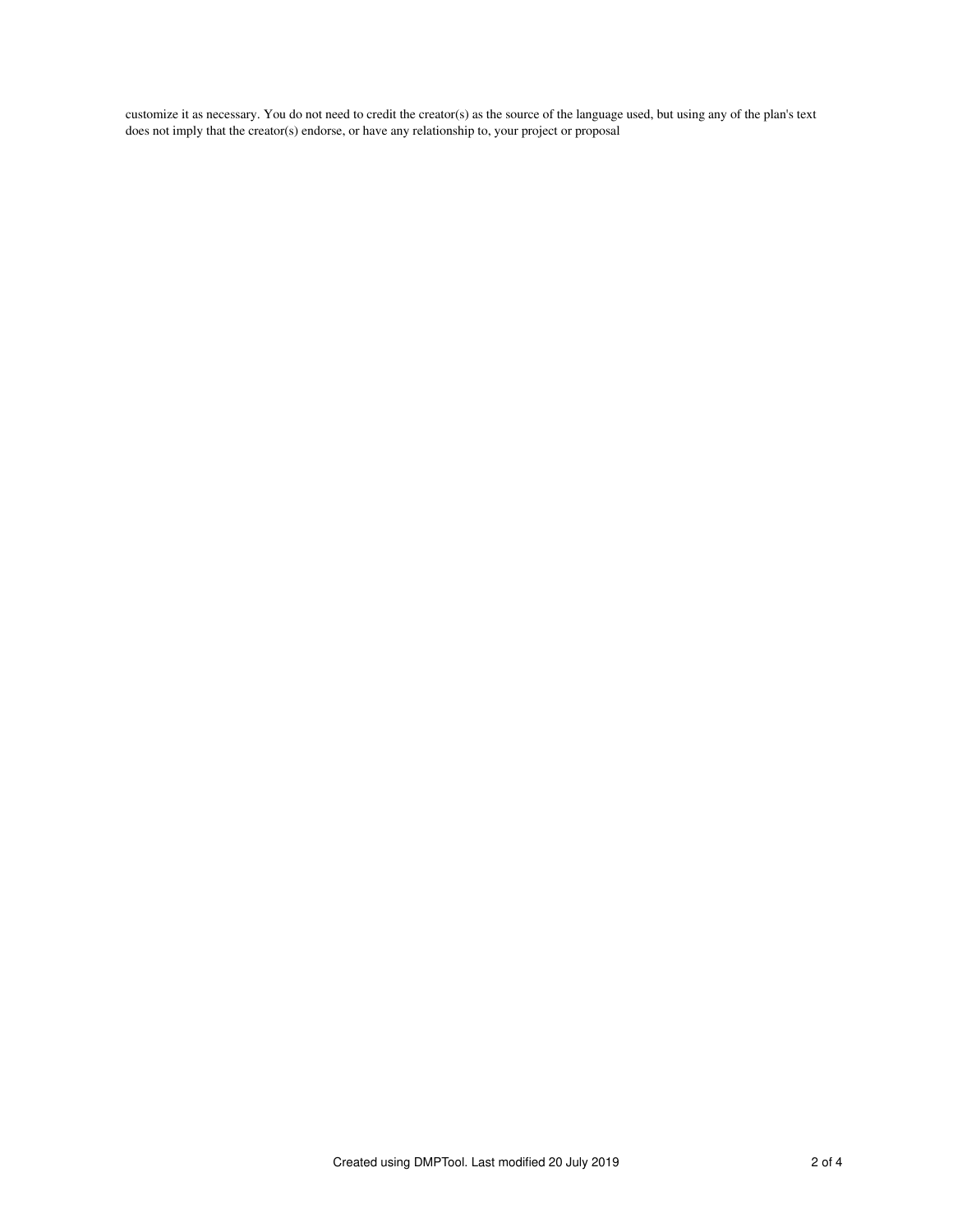# Collaborative Research: Quantifying the ecological role of Gulf of Maine deep sea coral gardens at multiple spatial scales.

## Data Policy Compliance

#### Identify any published data policies with which the project will comply, including the NSF OCE Data and Sample Policy as well as other policies that may be relevant if the project is part of a large coordinated research program (e.g. GEOTRACES).

The project investigators will comply with the data management and dissemination policies described in the NSF Award and Administration Guide (AAG, Chapter VI.D.4) and the NSF Division of Ocean Sciences Sample and Data Policy. We will work with staff at BCO-DMO to incorporate all data streams and following the BCO-DMO best practices guide.

#### Pre-Cruise Planning

If the proposed project involves a research cruise, describe the cruise plans. (Skip this section if it is not relevant to your proposal.) Consider the following questions:

- 1. How will pre-cruise planning be coordinated? (e.g. email, teleconference, workshop)
- 2. What types of sampling instruments will be deployed on the cruise?
- 3. How will the cruise event log be recorded? (e.g. the Rolling Deck to Repository (R2R) event logger application, an Excel spreadsheet, or paper logs)
- 4. Will you prepare a cruise report?

Pre-cruise planning will be done via teleconferencing and a planning workshop held in collaboration with NOAA (who are providing ship time to Dr. Martha Nizinski). A science implementation plan for the cruise will be drawn up, detailing station locations, ROV deployment objectives, split beam and multibeam strategies and other sampling needs. An ROV log will be kept both on paper (scanned into PDF documents) by the watch leader, and in an event recorder software provided by the ROV contractor. Sample logs will be kept on paper in an excel spreadsheet. The principle investigators will prepare a cruise report at the end of the cruise.

## Description of Data Types

Provide a description of the types of data to be produced during the project. Identify the types of data, samples, physical collections, software, derived models, curriculum materials, and other materials to be produced in the course of the project. Include a description of the location of collection, collection methods and instruments, expected dates or duration of collection. If you will be using existing datasets, state this and include how you will obtain them.

The project will produce several observational and experimental datasets, described in the list below. In addition to the datasets described below, educational resources produced by the project, including data and images, will be made available for public use on the COSEE.net website. Observational data will be collected on a Gulf of Maine research cruise planned to take place August 2020.

## Observational Datasets:

- 1. CTD: CTD data collected using a SeaBird SBE CTD package mounted on the ROV system; processing to be done using SeaBird's SeaSave software; data will include standard environmental measurements (such as pressure, temperature, salinity, fluorescence). File types: Raw (.con, .hdr, .hex, .bl) and processed and .cnv, .asc, .btl) ASCII files. Repository: BCO-DMO
- 2. Event log: Cruise scientific sampling event log; will include event numbers, start/end dates, times & locations of instrument deployments. File types: Excel file converted to .csv; scanned PDFs. Repository: BCO-DMO and Rolling Deck to Repository (R2R).
- 3. Cruise underway data: Routine underway data collected along the ship's track (including meteorological data, sea surface temperature, salinity, fluorescence, ADCP). Will be collected by the shipboard instrumentation. File types: .csv ASCII files. Repository: BCO-DMO and R2R.
- 4. Split Beam Sonar Data:
- 5. Deep sea coral samples: Corals will be sampled using the ROV during the cruise. Species identified, dive numbers, locations, depths, dates, and times will be recorded by hand on log sheets. Information from log will be transferred into an Excel spreadsheet. Images of each coral collected will be taken both in-situ by the ROV, and on the ship using a digital camera. File types: PDF files of scanned log sheets; Excel files of sampling logs; images (.jpg files). Repository: BCO-DMO.
- 6. ROV Images: Still and video images will be taken during this cruise from the ROV, including 3D models generated from stero-pair data. File types: images (.jpg files), video (.mov files). Repository: BCO-DMO.

#### Experimental Datasets:

- 1. Coral Reproductive Data and Images: Snips of animals taken by ROV will be used for histological and larval ecology purposes. Samples with either be processed to slides, creating images and data, or be used for live experiments where larvae are created and recorded via SEM and TEM imagery. All samples will be processed at the Waller Laboratory, UMaine. File types: Excel file(s), images (.jpg files). Repository: BCO-DMO.
- 2. Genetic sequencing: microsatellite and RADSeq sequences from corals collected at sea. Sequencing will be performed at USGS and the Smithsonian Institution (see letters of collaboration) following the research cruise. File types: Short-read archive (.sra) and .fasta files. Repository: NCBI; accession numbers to be provided to BCO-DMO.

## Data and Metadata Formats and Standards

Identify the formats and standards to be used for data and metadata formatting and content. Where existing standards are absent or deemed inadequate, these formats and contents should be documented along with any proposed solutions or remedies. Consider the following questions:

- 1. Which file formats will be used to store your data?
- 2. What type of contextual details (metadata) will you document and how?
- 3. Are there specific data or metadata standards that you will be adhering to?
- 
- 4. Will you be using or creating a data dictionary, code list, or glossary? 5. What types of quality control will be used? How will data quality be assessed and flagged?